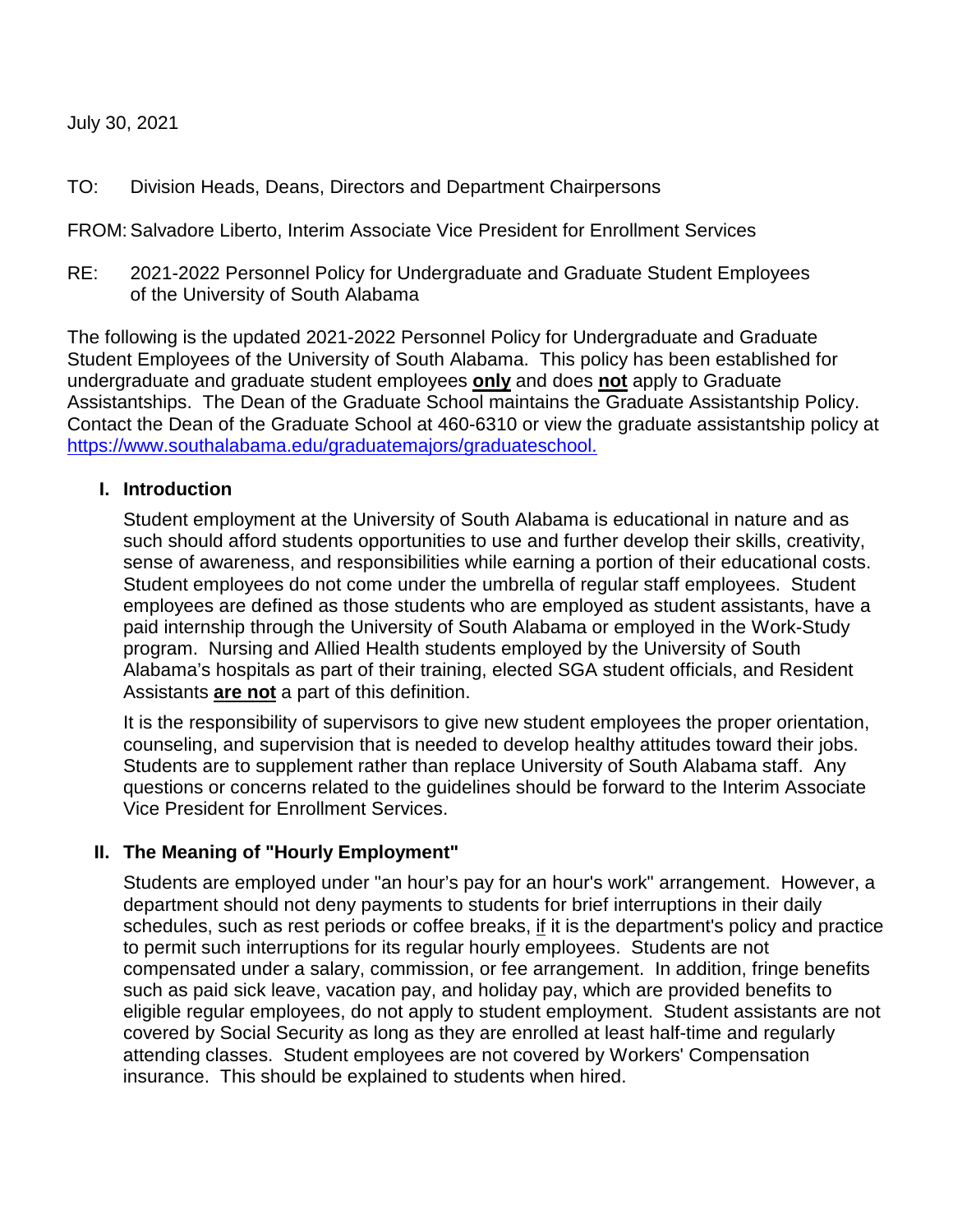Student employees are free to apply for Unemployment Compensation at www.labor.alabama.gov. When a student employee separates from employment, for any reason, the student employee's department must provide the Notice of Availability of Unemployment Compensation to individuals who separate from employment. The Notice of Availability of Unemployment Compensation may be in the form of a letter, email, text message, or flyer given or sent to each individual undergoing separation. The notice may be found here:

[https://www.southalabama.edu/departments/enrollmentservices/resources/noticeofavailabili](https://www.southalabama.edu/departments/enrollmentservices/resources/noticeofavailabilityofunemploymentcompensation.pdf) [tyofunemploymentcompensation.pdf](https://www.southalabama.edu/departments/enrollmentservices/resources/noticeofavailabilityofunemploymentcompensation.pdf)

The decision regarding eligibility for Unemployment Compensation is made solely by the Alabama Department of Labor.

## **III. Hourly Wage Rates**

Wages paid to students working under the student employee program must be paid the minimum wage **(\$7.25/hour)**; however, said hourly wage should not exceed **\$5.75** per hour over the minimum wage for undergraduate student employees and should not exceed **\$10.25** per hour over minimum wage for graduate student employees without permission from the Interim Associate Vice President for Enrollment Services. A written justification along with the Student Personnel Action form **MUST** be sent to the Office of Enrollment Services **first** for hourly wages exceeding **\$13.00** for undergraduate student employees and **\$17.50** for graduate student employees**. A paper student personal action form needs completed when requesting a student to be paid over the allowed amount along with written justification.** Once the written justification and student personnel action form has been approved by the appropriate office (Senior VP for Academic Affairs, VP for Student Affairs, or VP for Health Sciences), Enrollment Services will deliver directly to the Payroll Office.

Medical Affairs and Dean of the College of Medicine, Enrollment Services will deliver directly to the Payroll Office.

Wages under \$13.00/hour for undergraduate employees and under \$17.50/hour for graduate employees can be sent directly from the departments to the Payroll Office as long as it does not require a signature by the Grants and Contracts Office *(Student Personnel Action Forms with the FUND # beginning with 2)*. Signature is required for all grants except for Federal Work Study.

Students employed under the Work-Study program will be paid at least minimum wage as required under the federal guidelines to participate in the program. Employment under the Work-Study program is determined by the financial need of the family. The University of South Alabama is an equal opportunity employer and shall not discriminate on the basis of race, age, color, religion, national origin, disability, disabled veteran, Vietnam Era Veteran status, or sex.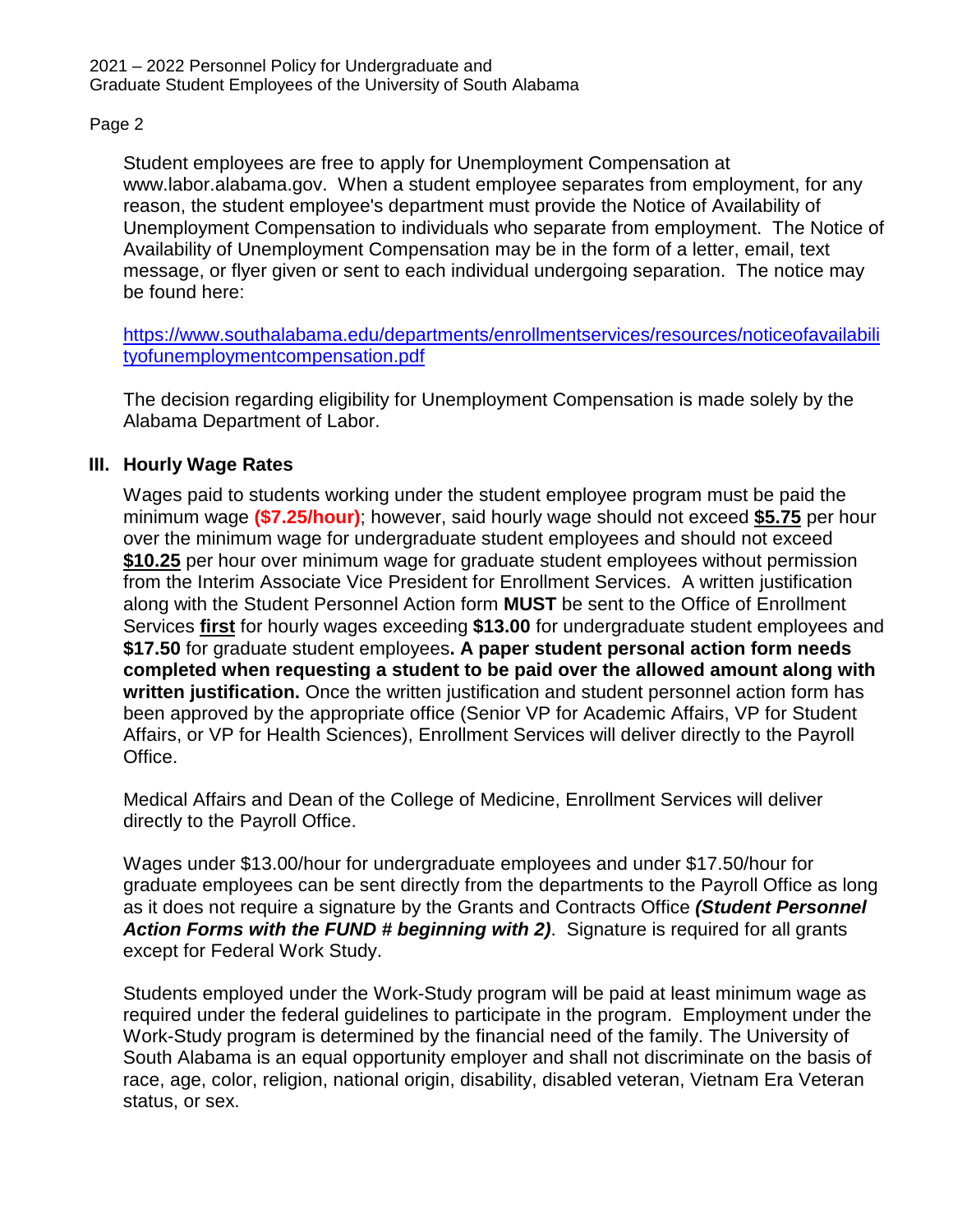# **IV. Mandatory Direct Deposit of Paychecks**

All newly hired and current student employees will be required by the University to be paid by direct deposit. Student employees who are not already enrolled in direct deposit of paychecks will be required to do so through Payroll Accounting. If a student employee is unable to secure an account at an eligible financial institution they can establish an account at the USA Federal Credit Union. There will be a one-time \$25 share deposit required for opening the account. **STUDENTS SHOULD UNDERSTAND THIS REQUIREMENT BEFORE HIRING.** 

The direct deposit enrollment form can be obtained at the following link**:**

[www.southalabama.edu/financialaffairs/payrollaccounting/directdepositform.pdf](http://www.southalabama.edu/financialaffairs/payrollaccounting/directdepositform.pdf)

Failure to establish a direct deposit account will result in termination of the student appointment.

\*\*\* NOTE: While direct deposit participation expedites payments and is encouraged for all student employees, Work-Study student employee participation, by law, is optional. If a Work-Study student employee chooses to participate, the participation may be cancelled at any time by indicating such cancellation on the form referred to in the link above.

# **V. Appointments**

Each department should have on file a job description for each student employee position, including Work-Study. For student employees, the rate of pay can be based on job requirements and skills needed, but should not normally exceed minimum wage by more than \$5.75 per hour for undergraduate employees and should not exceed **\$10.25** per hour over minimum wage for graduate student employees. **ALL STUDENT PERSONNEL ACTION FORMS MUST REFLECT THE STUDENT I.D. NUMBER. The effective date on the Student Personnel Action Form should be the first day the student actually starts to work.**

At the time of appointment, the student employee must:

• be enrolled at least half-time **(undergraduate 6 hours, and graduate 3 hours)**

# *Note: Summer semester includes credit hours taken during the May semester and summer semester (June-July).*

- be a degree seeking student
- have completed I-9 (refer to section **VIII**)

Work-Study student employees generally must be enrolled full-time.

If a graduate student employee is in their final semester, they may continue employment as long as they are registered in a minimum of 1 credit hour.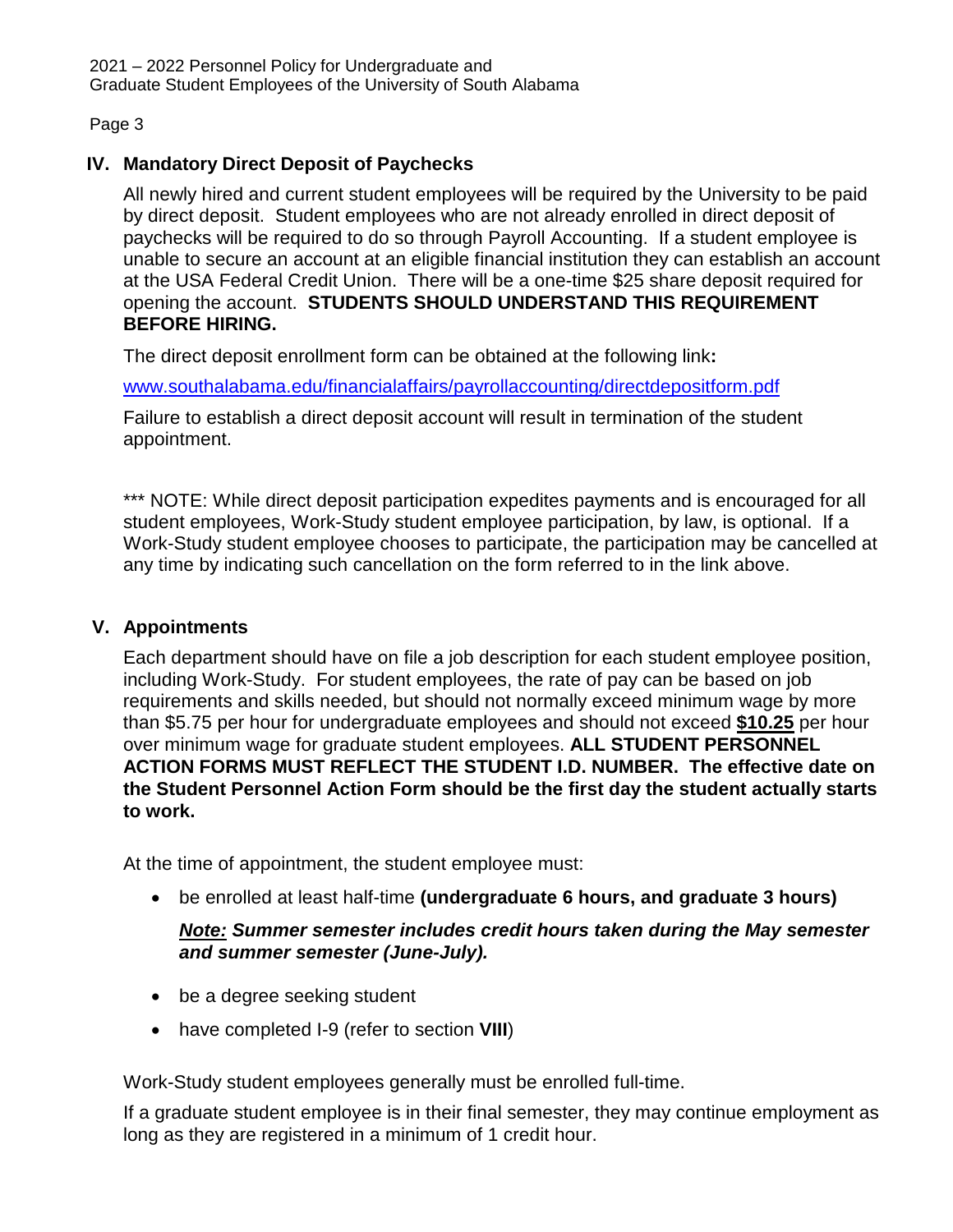**Student employees currently hired in a department have the option not to enroll for one semester each academic year (fall - summer). During this time, student employees may work up to a maximum of 56 hours per pay period with an average of 28 hours per week during the pay period.\* This does not apply to students who have not been enrolled for two consecutive semesters.**

**Example: A student was not enrolled in spring semester or summer semester but wishes to use the following fall for their semester to opt out of enrollment.**

## **A student must be enrolled in the prior semester and registered for the upcoming semester before they are allowed to opt out a semester of being enrolled.**

\*For enrollment and employment requirements related to a student who is **NOT** a US citizen or a Legal Permanent Resident of the US please review the employment limitations below in Section VII.

Students admitted and registered to attend the University of South Alabama for the first time are not eligible to work as student employees until the first day of the semester.

Returning students who have applied for readmission and students who withdraw during a semester cannot begin working for the upcoming semester until the student has registered for classes for the upcoming semester. The student may not begin work until the first day of classes.

**Example 1:** Student withdraws during spring semester and has to cease working immediately. Student registers for classes for summer semester but cannot begin working until after spring exams are over and until the first day of the semester.

**Example 2:** Student has not been enrolled for several semesters and has applied for readmission and registered for classes for summer semester. The student cannot begin working until after exams are over for spring semester and until the first day of the semester.

It is recommended that student employees work no more than eight hours per day. Under special circumstances the supervisor may allow students to exceed the eight hour limit. The maximum number of hours a student employee is allowed to work is 20 hours per week when classes are meeting. If a student holds more than **one** student employee job, the maximum combined hours a student may work between the jobs is **still** 20 hours per week, not to exceed 40 hours per pay period. If a department feels it is necessary to have a student work more than 20 hours per week or more than 40 hours per pay period), written approval must be granted in advance by the Provost or their Vice President. If approved, the student may work up to a maximum of 28 hours per week or a maximum of 56 hours per pay period. A list of students with their JAG numbers and a copy of the written approval must be submitted to the Office of Enrollment Services.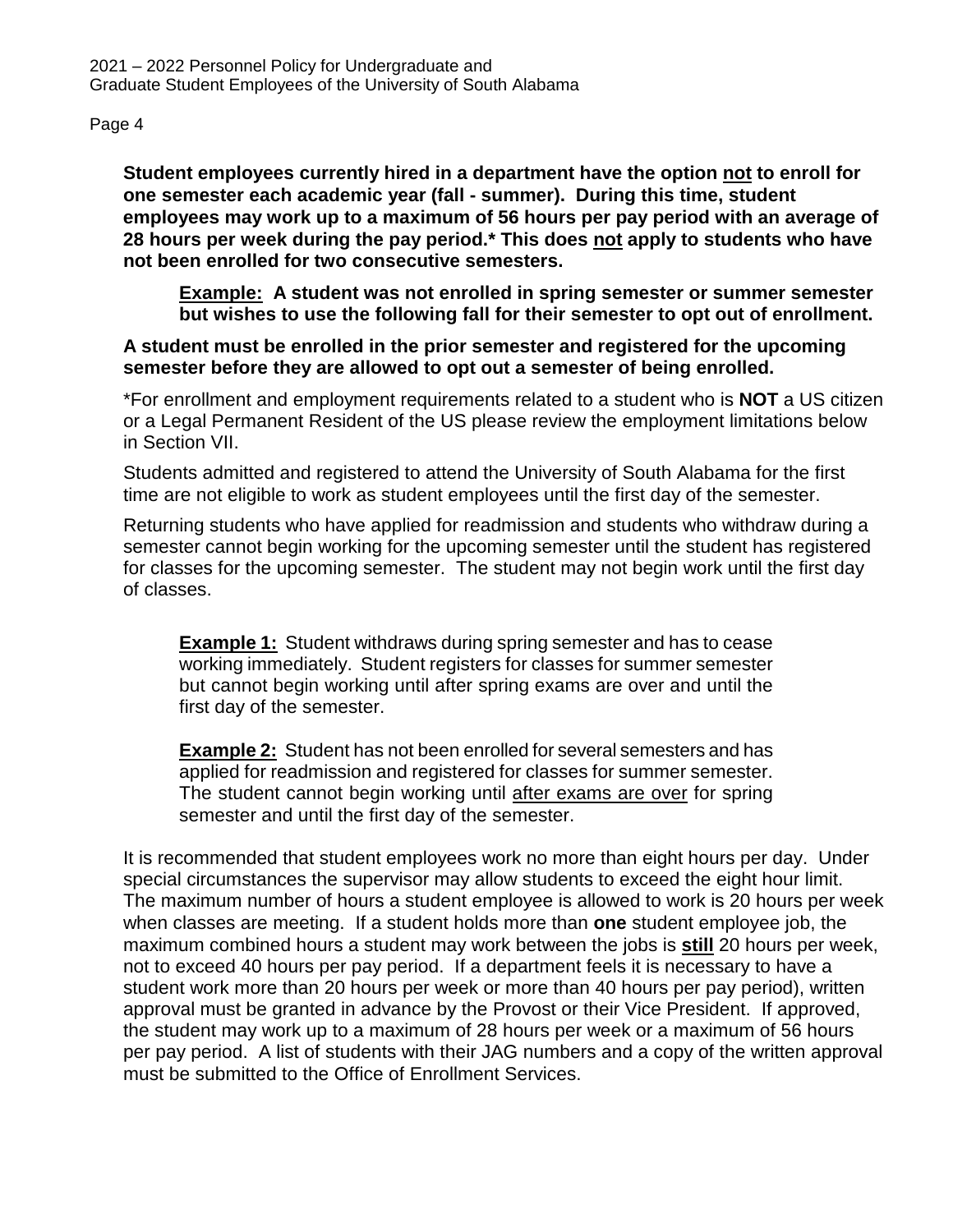Student employees may **work up to a maximum of 56 hours per pay period with an average of not more than 28 hours per week during the pay period between semesters and during fall and spring breaks**. If a student enrolls for the May semester or summer semester and only takes classes for one term, the student is allowed to work 20 hours while taking classes and allowed to work 28 hours when not taking classes during the summer. Students **must** wait until final exams are completed for **all** students before they can begin working 28 hours per week. Students are not allowed to work more than 56 hours per pay period under any circumstance without permission from the Provost or their Vice President. If approved, a list of the students with their JAG numbers must be submitted to the Office of Enrollment Services**.**

Student employees who are participating in a paid internship program through the University of South Alabama while taking classes are allowed to work up to 20 hours per week or 40 hours per pay period. However, students who are participating in an internship program through the University of South Alabama and are not enrolled in any other classes may work up to 28 hours per week or 56 hours per pay period.

Work-Study student employees are allowed to work a maximum of fifteen hours per week. International student employee limitations are defined in Section VII.

Work-Study student employees generally are not allowed to work between semesters or other periods of non-enrollment.

Student employees, if they desire, may work during official University of South Alabama holidays if the office in which they are hired remains open during the holidays. Students cannot be required to work during official University of South Alabama holidays.

Students holding both a part-time staff position and a student employee position may work no more than 20 hours in their student appointment with the combined total hours worked not to exceed 56 hours per pay period with an average of 28 per week during the pay period.

Students who are enrolled in on-line classes are only allowed to work 20 hours per week not to exceed 40 hours per pay period. Students who enroll in less that than 6 hours for undergraduate or 3 hours for graduate on-line or campus classes must have written approval in advance by the Provost or their Vice President. If approved, the student may work up to a maximum of 28 hours per week or a maximum of 56 hours per pay period. A list of students with their JAG numbers and a copy of the written approval must be submitted to the Office of Enrollment Services.

### **Students who completely withdraw during a semester or who are suspended should cease working immediately.**

Students **may not** continue to work after they graduate.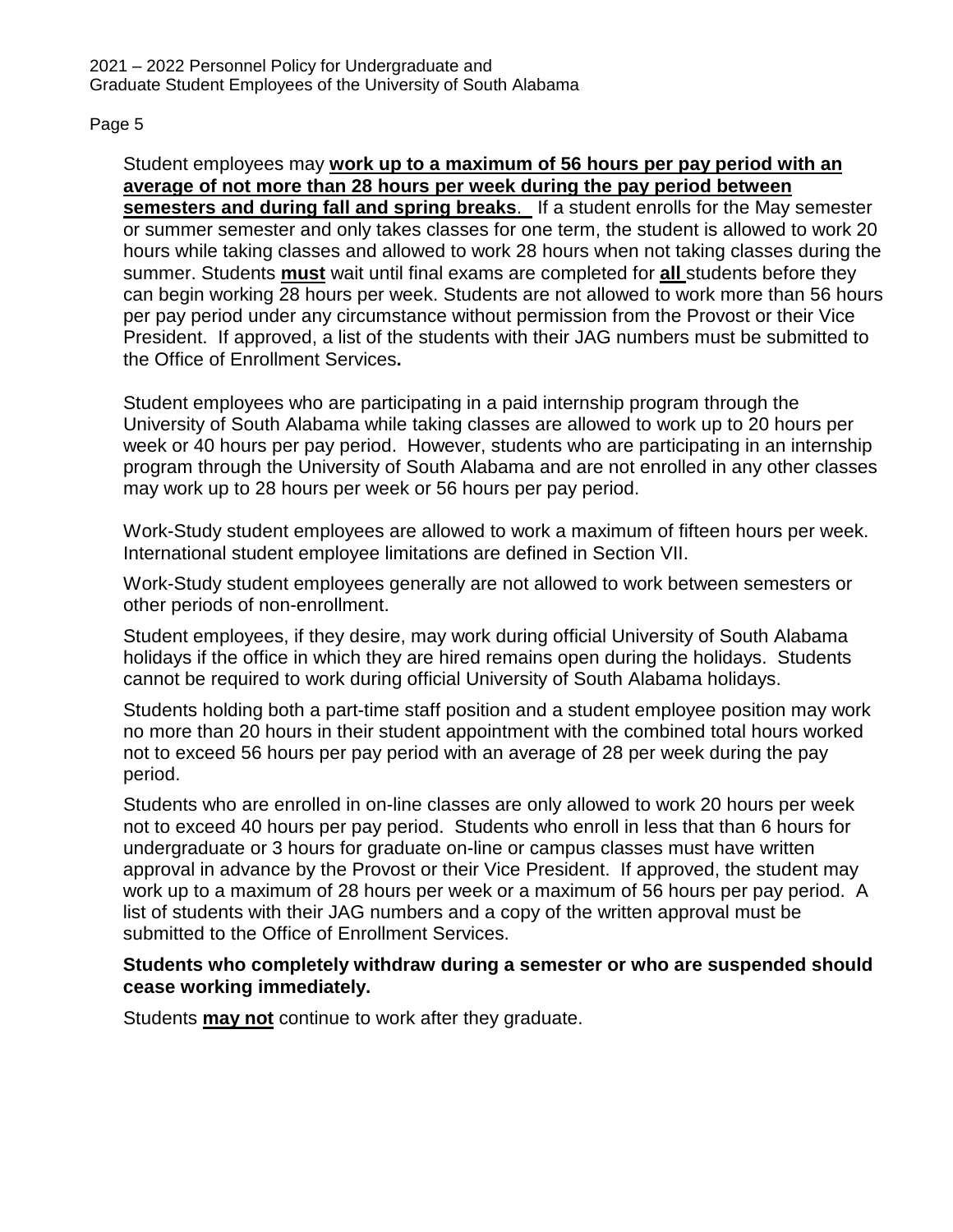The international student employee must meet Department of Labor and Immigration regulations regarding citizenship or alien status. Documentation proving satisfaction of regulations must be provided to the Payroll Office. Documentation includes I-94 card, passport with expiration date, visa and the form I-20. Illegal aliens will not be employed.

Each department must submit a new Student Personnel Action appointment form when a student is hired. The student employment date will only be required at time of termination unless the student is a work study student, in which case an end date is required for each year. See Section VIII for instructions on the mandatory I-9 policy. In addition, Payroll must be notified (for FICA withholding purposes) when a student employee is not enrolled. The original or a copy of the social security card must be presented to the Payroll Office for social security number and name verification. When employment ends for the student a termination PA must be completed. (See section XIII)

Changes to a current student employee's PA (i.e. current student employee hired at pay rate of \$7.25 per hour and you wish to increase the rate of pay to \$9.40 per hour) should be made effective with the beginning of a pay period. A link to USA's biweekly payroll calendar is on the website at

[www.southalabama.edu/financialaffairs/payrollaccounting/calendar.html.](http://www.southalabama.edu/financialaffairs/payrollaccounting/calendar.html)

Departments and divisions should observe University policy and state laws regarding **nepotism**. Students who have a relative working in the same department **cannot** be supervised or take directions from their relative. Refer to Section 3.1.3 of the Staff Employee Handbook for more information.

# **VI. Breaks and Lunch**

## **When working conditions warrant and the student employee's supervisor agrees, a student employee may take the following:**

- 1. A one 15 minute unpaid break if the student assistant works at least a 4 hour shift.
- 2. Two 15 minute unpaid breaks if the student assistant works a full 8 hour shift.

A student assistant who works a full 8 hour shift may be provided an unpaid meal period. Length of meal periods is at the discretion of the supervisor.

# **VII. International Student employment**

United States immigration regulation *8 CFR 214.2(f)(9)(i)* limits the employment eligibility of international students. International students who maintain their F-1 or J-1 immigration status are eligible to work part-time on the premises of the institution that issued their current, valid I-20 or DS-2019. On- or off-campus employment must be "incident to status" and cannot affect the international student's course work or studies. F-1 students do not require authorization or updates to their SEVIS record (I-20) from the Office of Immigration & International Admissions prior to accepting on-campus employment. However, J-1 students **require** authorization and updates to their SEVIS record (DS-2019) from the Office of Immigration & International Admissions **prior** to accepting on-campus employment. International students may only work "on campus" (academic department,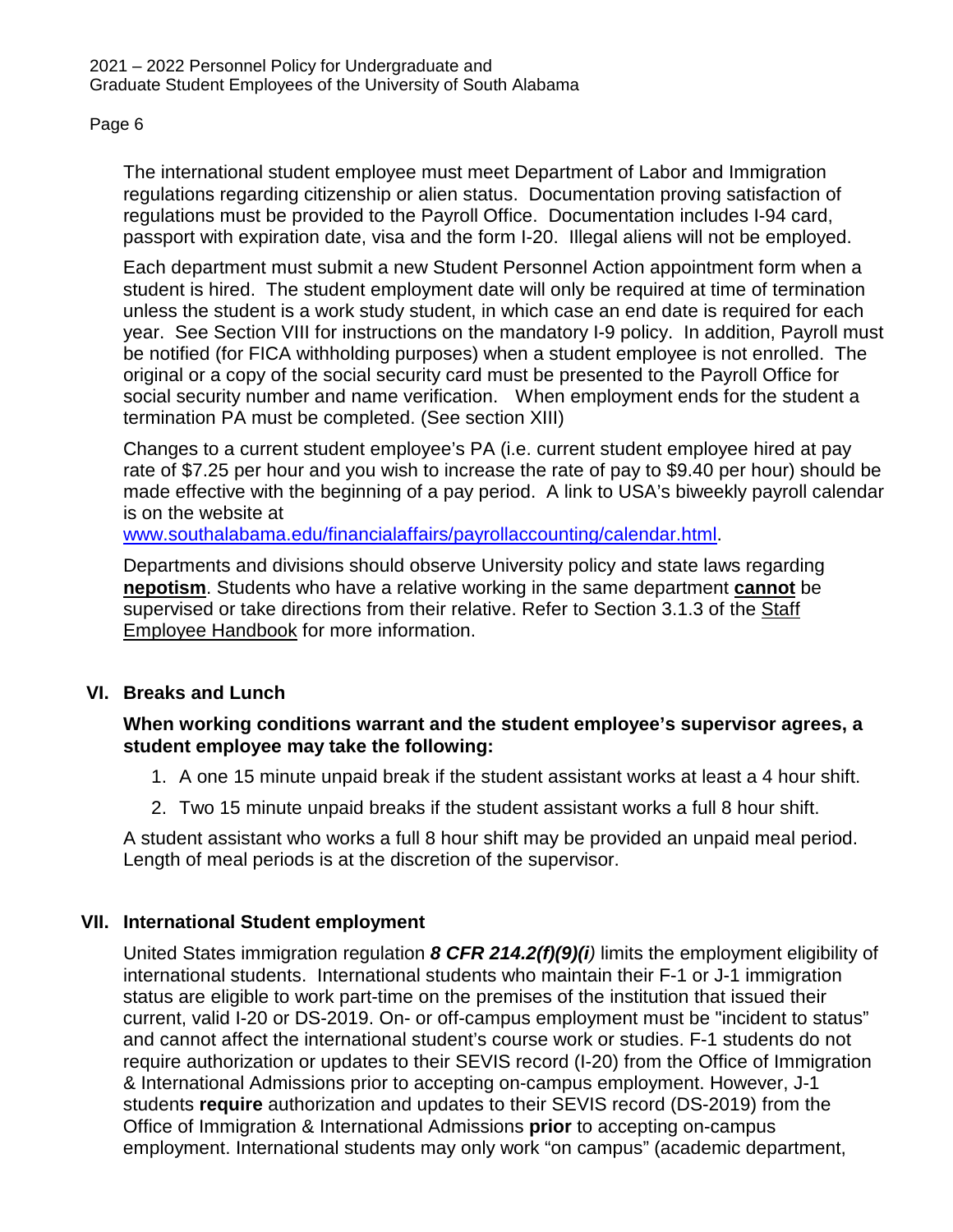bookstore, cafeteria, Aramark, Starbucks, etc.) a maximum of 20 hours per week while school is in session. According to University of South Alabama policy, on-campus student employees may work up to a maximum of 56 hours per pay period with an average of not more than 28 hours per week during the pay period between semesters and during fall and spring breaks as long as students who are eligible and demonstrate an intent to register for the subsequent academic semester. For any international student awarded a scholarship, fellowship, or assistantship, there is **no exception** to the overall 20 hours per week cap for on- **or** off-campus employment. International students may be subject to U.S. tax withholdings and should speak with USA Payroll to discuss their requirements. International students with questions regarding their eligibility for on - or off-campus employment should be referred to the Office of Immigration & International Admissions.

On-campus employment must be performed on the school's premises (including oncampus commercial firms that provide services for students on campus, such as, the school bookstore or cafeteria), or at **off-campus** locations that are approved by the Interim Associate Vice President for Enrollment Services as educationally affiliated with the University of South Alabama.

## **VIII. Mandatory I-9 Policy**

All new student employees are required by the provisions of the Immigration and Reform and Control Act of 1982, to complete a government form I-9.

- 1. The hiring manager or designee is to advise the new employee to report to the Payroll Office before or on the first day of work prior to reporting to his/her work location. Student nurses/workers located at the hospitals may go to their respective Human Resources Office.
- 2. Upon completion of Section I (or Sections I and II) the new student employee will be given an I-9 completion receipt to take to the hiring department. **The student employee is not allowed to begin work until they provide the hiring department with this receipt.**
- 3. Those who do not provide acceptable documentation as required for Section II of the I-9 form on the first day of employment, are required to return to the Payroll Office in person within three business days of the first day of work with acceptable documentation.

The Payroll Office will notify hiring managers/designees of any new student employees who fail to comply within three business days and advise the department that the new student employee is to be terminated immediately. The student employee cannot report to work for a fourth working day without adherence to the federal act.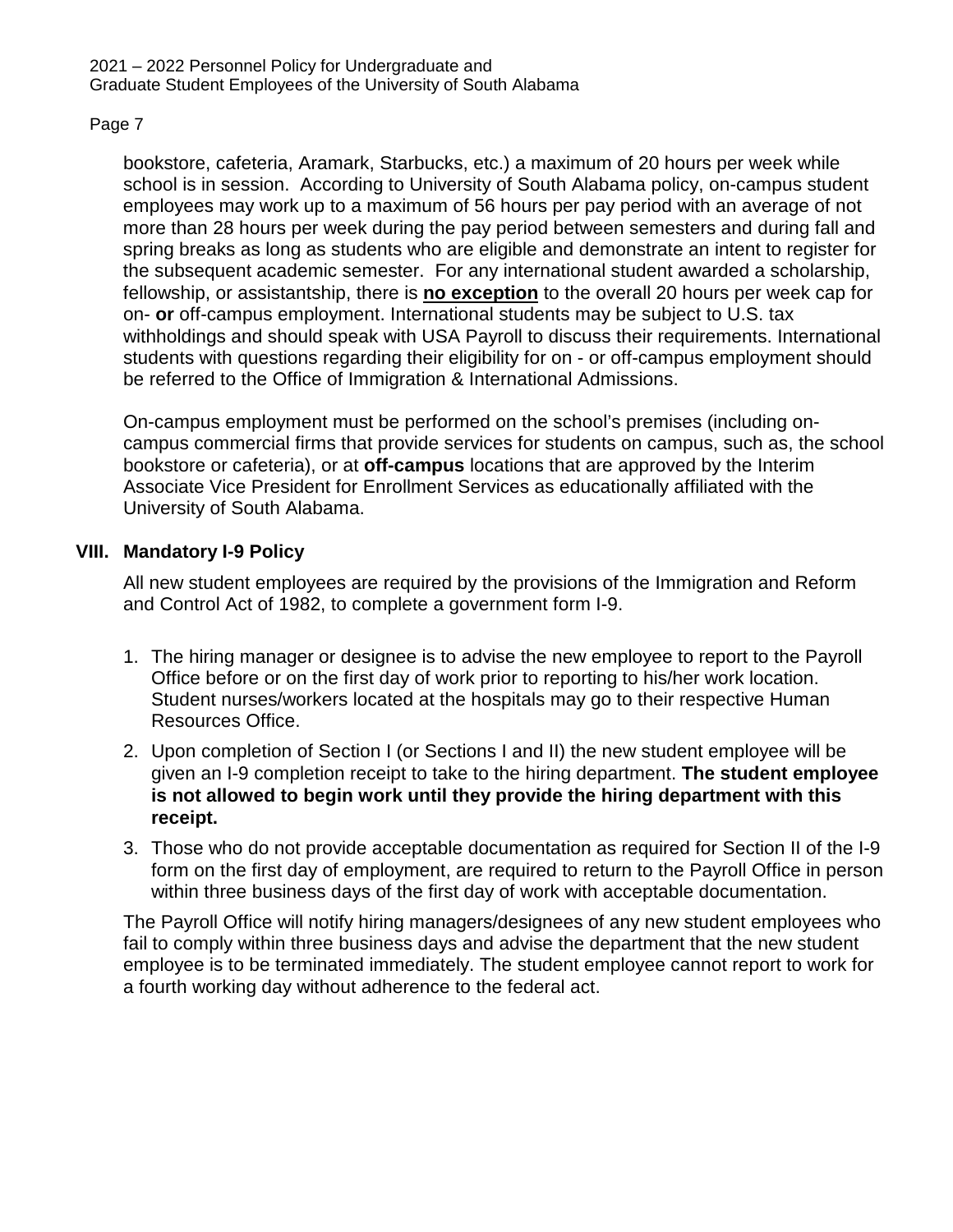# **IX. On-the-Job Injury**

If a student is injured while performing duties as a student employee,

- **1.** An Accident/Incident Report must be completed by the student or employee's supervisor within 72 hours of an on-the-job injury. The employee or their supervisor will complete the Employee Accident/Incident Report Form on the University of South Alabama's Risk Management Office website at [www.southalabama.edu/departments/financialaffairs/riskmanagement/accidentreportin](http://www.southalabama.edu/departments/financialaffairs/riskmanagement/accidentreporting.html) [g.html.](http://www.southalabama.edu/departments/financialaffairs/riskmanagement/accidentreporting.html)
- **2.** Out-of-pocket expenses and/or reimbursement of lost wages will not be considered if an incident form has not been submitted.
- **3.** All claims for out-of-pocket expenses and lost wages should be filed with the Alabama State Board of Adjustment.

A letter explaining the State Board's claim filing procedures and requirements along with the appropriate claim forms can be obtained by the student employee from the University of South Alabama's Office of Risk Management, CSAB 312.

# **X. FICA Taxes**

The IRS has announced through a private letter ruling that student employees who are enrolled less than half-time (less than three hours graduate or six hours undergraduate) are subject to FICA taxes. To comply with this ruling, student employees' enrollment status will be verified each payroll period.

# **XI. Graduation**

A student employee cannot work after they graduate from the University of South Alabama. Students must cease employment on the last day of finals during the student's last semester. If a student chooses to continue their education at the University of South Alabama, they must be degree-seeking and cannot begin employment until the first day of classes.

# **XII. Voluntary Services**

Student employees will be allowed to participate in voluntary services under the following conditions:

- 1. The volunteer service is not something in which the department would have otherwise paid an employee or student worker.
- 2. The volunteer service is not something an employee or student employee is normally paid to perform.
- 3. The volunteer service is not related to the student worker's job duties.
- 4. The volunteer service does not conflict with the student employee's job.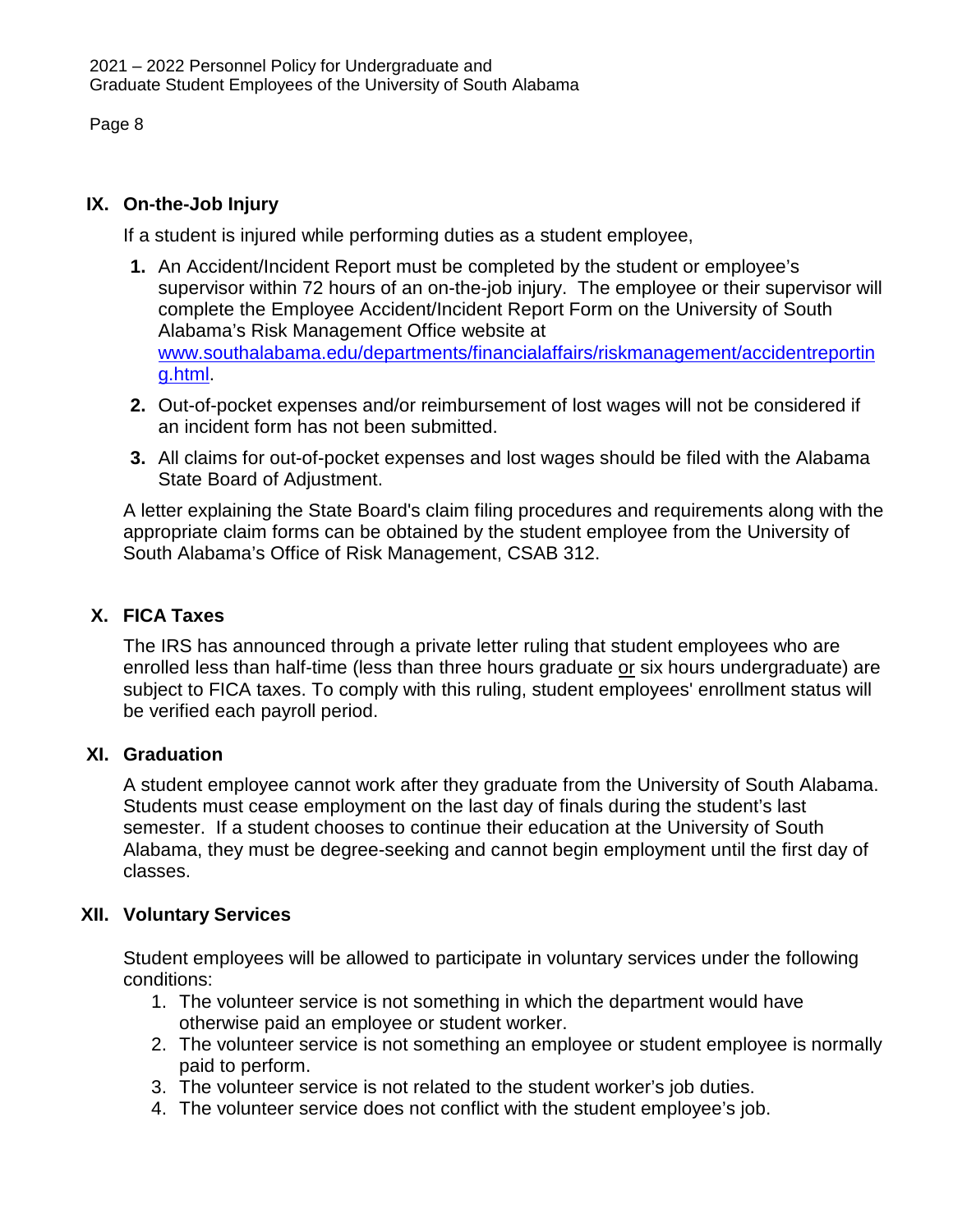2021 – 2022 Personnel Policy for Undergraduate and Graduate Student Employees of the University of South Alabama

Page 9

#### **XIII. Pay Policy and Procedure**

**Student employees must be paid through normal student personnel/payroll procedures initiated by completing the appropriate student personnel action papers.** 

**A Termination/Resignation Student Personnel Action Form must be completed and submitted to the Payroll Office when a student is no longer employed with the University of South Alabama or has graduated.**

**Students should not be paid by a requisition. Exceptions to this policy must be approved by the Interim Associate Vice President for Enrollment Services.**

**Students are paid every two weeks. Payroll authorization (electronic time sheets) must be approved by the student and supervisor (except for off-campus work-study STAY students) and received by the Payroll Office before 9:00 a.m. on Monday before payday. Changes to the timesheet deadline will be posted on the Payroll website [www.southalabama.edu/financialaffairs/payrollaccounting/calendar.html.](http://www.southalabama.edu/financialaffairs/payrollaccounting/calendar.html) Student employees must have direct deposit and check stubs can be accessed through their PAWS account.**

**If the hiring department fails to meet paperwork deadlines for the Student Personnel Action Forms and/or timesheets, the student employees' pay will be deferred to the following pay date. No manual checks will be issued.**

**Student employees must complete their electronic timesheet on Web Time by the Payroll deadlines. Non-compliance of student regulations may result in termination of the student appointment.**

**See Section IV for the mandatory direct deposit for paychecks requirement. [www.southalabama.edu/financialaffairs/payrollaccounting/directdepositform.pdf.](http://www.southalabama.edu/financialaffairs/payrollaccounting/directdepositform.pdf)**

Students unable to work because of a natural disaster or other causes beyond their control **will not** be paid for lost work. The students may be allowed to make up the lost work during the semester at the discretion of the supervisor.

## **XIV. Supervision**

The employing department must provide sufficient staff to adequately supervise the work performed by student employees, set work schedules including starting and ending time, arrange for absences when necessary, see that pay procedures are followed, and in general ensure that a reasonable work relationship is developed and maintained between the student employee and the department.

Student employees are not allowed to work at home. **All work must be conducted under departmental supervision.**

### **XV. Grievances**

Student employees may use the grievance procedure to seek redress of grievances arising out of terms or conditions of student employment. A student employee having a complaint or grievance should first discuss the matter orally with the immediate supervisor within ten working days after the incident. The supervisor should consider the grievant's request and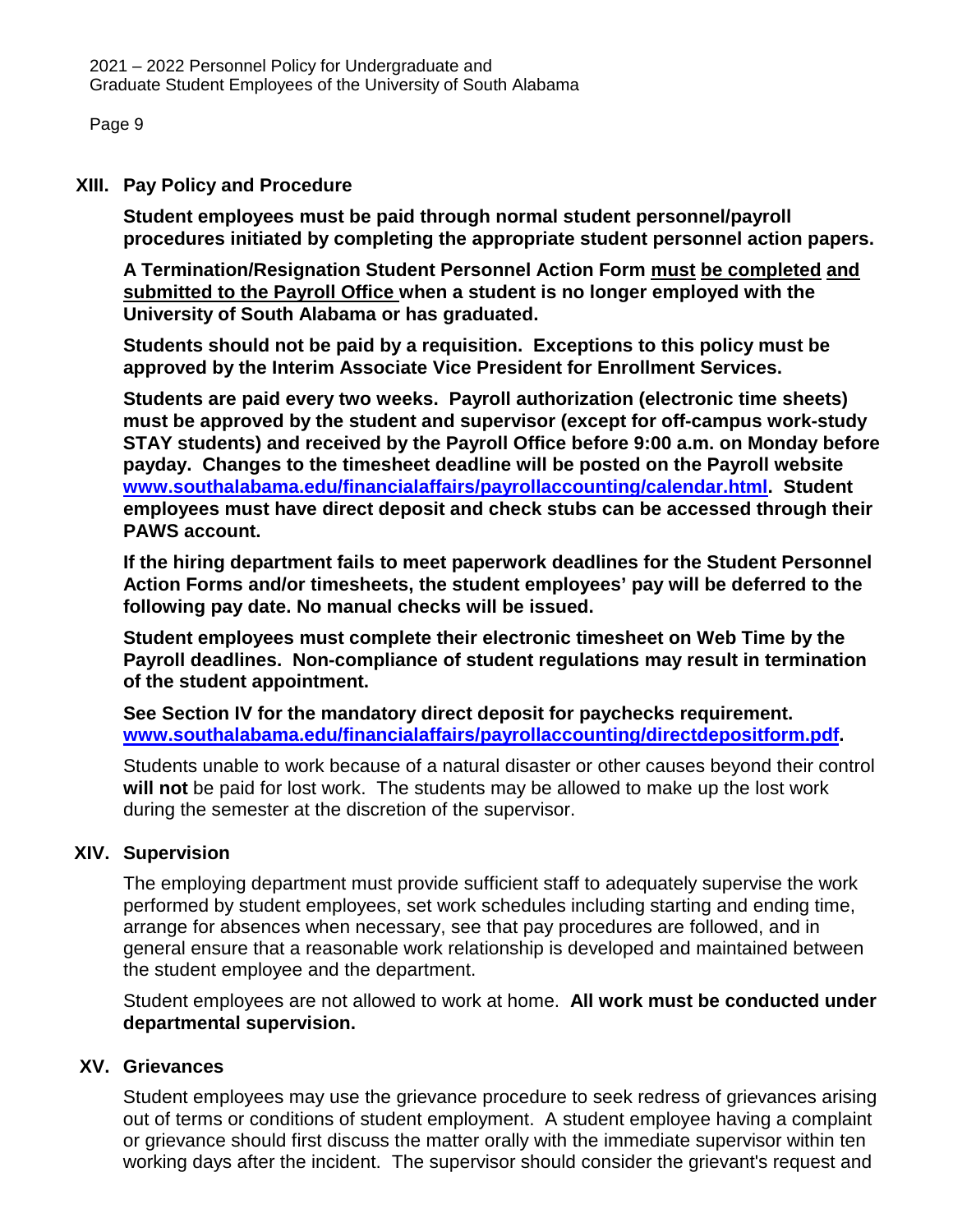render an oral decision within five working days of the discussion. Failing satisfactory adjustment from the supervisor, the aggrieved student employee shall, within five working days following receipt of the supervisor's decision, reduce the grievance to writing stating (1) the facts of the case, (2) the nature of the complaint, and (3) the adjustment desired. The written grievance shall be presented to the department head who shall give a written response to the grievant within five working days. (NOTE: if the department head is the immediate supervisor, initial grievance may be oral, followed by a written grievance to the dean or director).

Failing satisfactory adjustment from the department head, the aggrieved employee shall, within five working days after receipt of the department head's response, present the written grievance to the appropriate dean or director who shall render a written statement to the grievant within five working days. If satisfactory adjustment is not forthcoming from the dean or director, the grievant shall, within five working days after receiving the dean's or director's response, submit the grievance to the Vice President for Student Affairs. The Vice President for Student Affairs shall thoroughly investigate the case and render a written answer within ten working days.

Work-Study student employees should follow the same grievance procedure as student assistants. Rather than submit the grievance to the Vice President for Student Affairs, the grievance should first be presented to the coordinator of the Work-Study program. The case shall be investigated thoroughly and presented to the chief student personnel officer. A written answer shall be rendered to the aggrieved employee within ten working days.

### **XVI. Terminations**

Student employees are considered to serve at the pleasure of the University of South Alabama and are "at will" employees.

### **Ending Employment:**

The following constitute ending employment with the University of South Alabama:

- The student graduates
- The student is no longer enrolled
- The student resigns from employment
- The department no longer needs the student's services

A termination/resignation student personnel action form SPAF must be completed for the above occurrences.

<https://www.southalabama.edu/departments/eforms/enrollmentservices/studentpaform.pdf>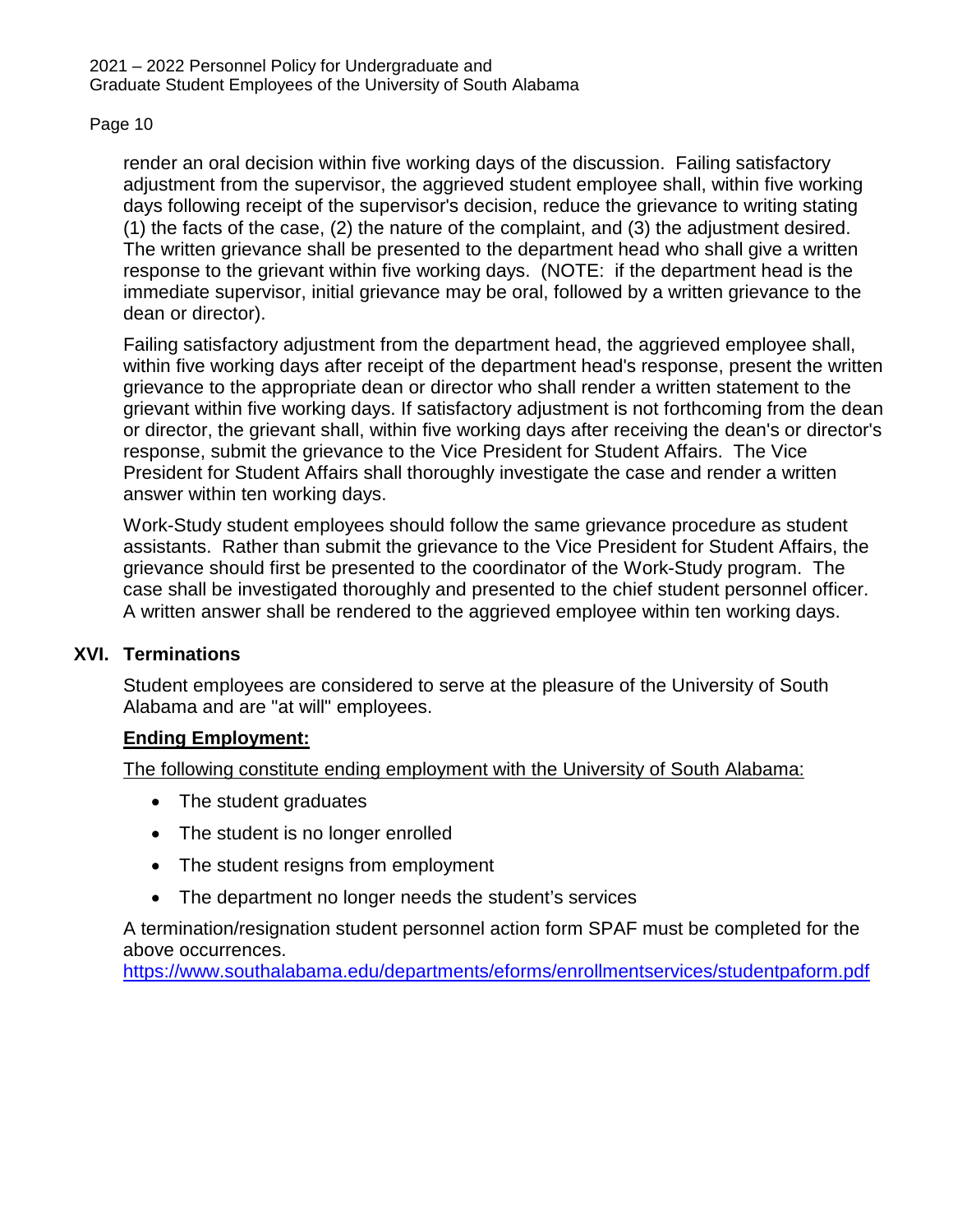## **Disciplinary:**

In the event that need arises to terminate a student employee, the supervisor should discuss with the student the on-the-job problem and corrective action necessary to maintain job and appropriate time-line to correct problems before termination. Proper documentation supporting any or all disciplinary actions should be maintained by the department. Their employment must not violate Affirmative Action/Equal Employment Opportunity laws and regulations. The filing and resolution of grievances shall be done in accordance with the terms of Section XV of this policy.

Grounds for immediate termination would include, but not be limited to

- student who falsifies their time sheet.
- theft or misuse of university property.
- disclosure of confidential records which the student may be privileged to in the scope of their student employment.

In cases involving student misconduct, the matter will be referred to the University Disciplinary Committee for adjudication as outlined in the Student Handbook. The University reserves the right to suspend the student employee job related activity without pay pending the outcome of the University Disciplinary Committee hearing process.

In terminations involving students on the Work-Study program, the supervisor will complete the evaluation sheet to be returned with the termination papers.

### **XVII. Child Labor**

All departments hiring student employees must post the following script regarding Child Labor. A printable copy is available at

### [www.southalabama.edu/departments/enrollmentservices/studentemployeepolicy.html](http://www.southalabama.edu/departments/enrollmentservices/studentemployeepolicy.html)

**Per Alabama child labor laws: Workers under 18 cannot do the following: work in or around steam boilers; operate any power-driven woodworking, bakery, or paperproducts machinery; operate any paper cutting, stapling, corrugating or punching machines; operate any stamping machines used in sheet metal or tin ware, or in paper or leather manufacturing or washer or nut factories; operate any power-driven metal forming, cutting, straightening, drawing, punching or shearing machines; assemble, adjust, clean, oil or service machinery in motion or serve as a model in a nude or nearly nude condition (as defined by Alabama law). Certain time and hour restrictions apply to any models under age 18.**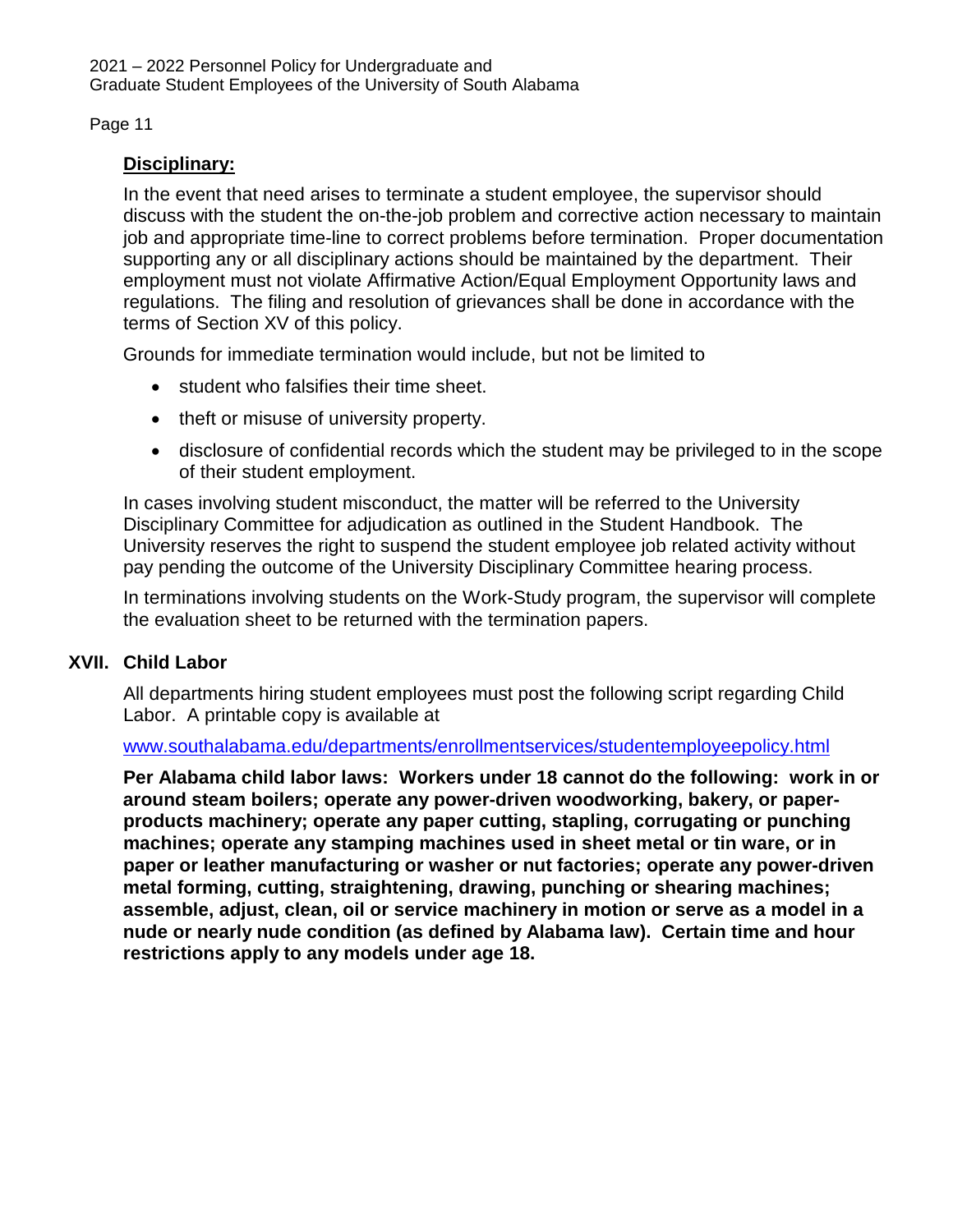## **XVIII. Summary**

**The basic guidelines for student employees are:** 

- **1. As hourly employees, student assistants must be paid only for hours actually worked.**
- **2. The hourly pay rate should not normally exceed the current minimum wage (\$7.25/hour) by more than \$5.75/hour for undergraduate student employees or \$10.25/ hour for graduate student employees. A written justification along with the Student Personnel Action form MUST be sent to the Office of Enrollment Services first for hourly wages exceeding \$13.00/hour for undergraduate student employees and \$17.50/hour for graduate student employees.**

**Once the written justification and student personnel action form has been approved by the appropriate office (Senior Vice President for Academic Affairs, VP for Student Affairs, and VP for Health Sciences), the Office of Enrollment Services will deliver directly to the Payroll Office.** 

**Wages under \$13.00/hour for undergraduate employees and \$17.50/hour for graduate employees can be sent directly from the departments to the Payroll Office as long as it does not require a signature by the Grants and Contracts Office** *(Student Personnel Action Forms with the FUND # starting with 2)***. Signature is required for all grants except for Federal Work Study.** 

- **3. Student employees are limited to a 20 hour week when classes are meeting. If a student holds more than one student employee job, the total maximum hours to work between the jobs is still 20 hours per week.**
- *4.* **International student employees cannot work more than 20 hours a week during the fall and spring semesters. Prior to employment, check with the Office of Immigration and International Admissions for any further limitations or exceptions.**
- **5. Student employees must be enrolled at least half-time and be a degree seeking.**
- **6. Student employees must meet Department of Labor and Immigration regulations.**
- **7. The University of South Alabama's policy and state laws regarding nepotism must be followed.**
- **8. This policy must be reviewed with the student at the time of employment.**
- **9. Student employees may work (maximum of 56 hours per pay period with an average of 28 hours per week during a pay period) and not be enrolled for one semester each academic year (Fall-Summer). This does not apply to international students during the fall and spring semesters.**
- **10.Student employees may not work after they graduate from the University of South Alabama. Student employee must cease employment on the last day of finals during the student's last semester. If a student chooses to continue their education at the University of South Alabama they must be degree-seeking and**